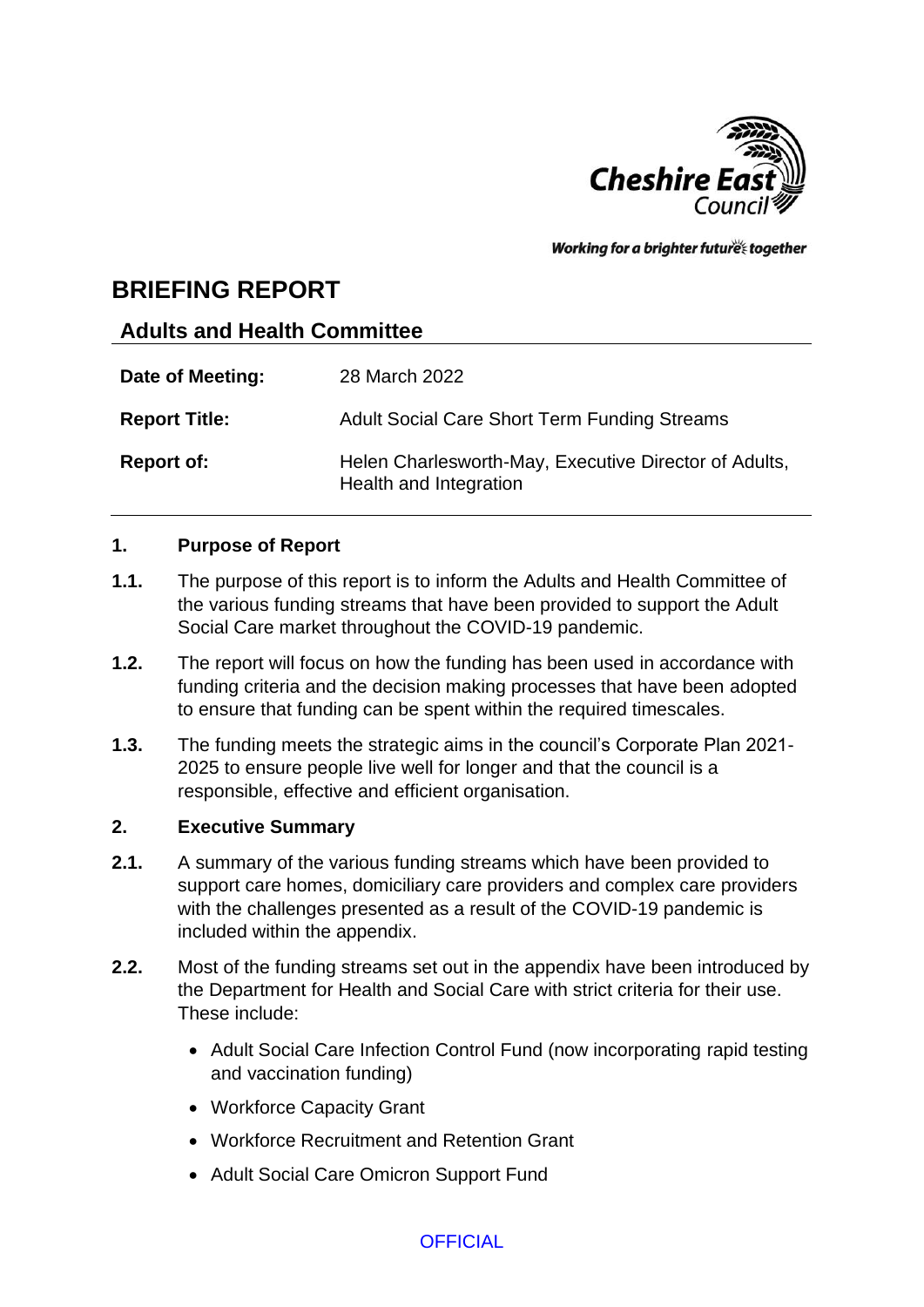- Market Sustainability and Fair Cost of Care Fund.
- **2.3.** In June 2020, Cabinet approved additional financial support for the sector in the form of a one-off payment of £400 per bed for Accommodation with Care providers and £200 per service user for Care at Home and Complex providers. This funding was met by the Adult Social Care budget.
- **2.4.** More recently £800,000 has been allocated to Cheshire East from the Cheshire and Merseyside Integrated Care Partnership to provide an incentive of up to £1,500 to commissioned Care at Home providers who pick up new packages of care. The rationale behind this is that it provides an incentive for providers to support council commissioned packages of care as and when they have capacity to do so.
- **2.5.** In December 2021 the government published a policy paper on the Market Sustainability and Fair Cost of Care fund. The aim of the fund is to prepare care markets for reform by encouraging local authorities to move toward a more sustainable fee rate for care. Cheshire East Council has been allocated £979,000 from this fund for 2022/23 which will be used to fund a 6% fee increase for commissioned Care at Home providers. The council must develop a Market Sustainability Plan underpinned by a cost of care exercise (which has recently been undertaken in Cheshire East) by September 2022 to attract funding in 2023/24 and 2024/25.

#### **3. Background**

- **3.1.** On 13 March 2020 the Association of Directors of Adult Social Services (ADASS), the Local Government Association (LGA) and the Care Provider Alliance (CPA) issued joint guidance for local authority commissioners which summarised the pressures on social care providers arising from COVID-19.
- **3.2.** The guidance came from a shared ambition to ensure that providers are supported to maximise availability of care and support and to remain operationally and financially resilient during COVID-19. It recommends a number of measures that local authorities can take to mitigate pressures including increasing fee rates or offering a lump sum payment.
- **3.3.** The first round of the Infection Control Fund was announced by the government on 9 June 2020 and initially consisted of a total of £600 million. There have been five further rounds of the fund since that time with the latest round announced in October 2021. The main purpose of the fund is to reduce the rate of COVID-19 transmissions within and between care settings through effective infection prevention and control practices. Later funding iterations included a ring-fenced allocation to support providers with COVID-19 testing and encourage take up of the COVID-19 vaccination.
- **3.4.** On 14 September 2021 the government made a commitment in the COVID-19 Response: Autumn and Winter Plan 2021 to support local authorities and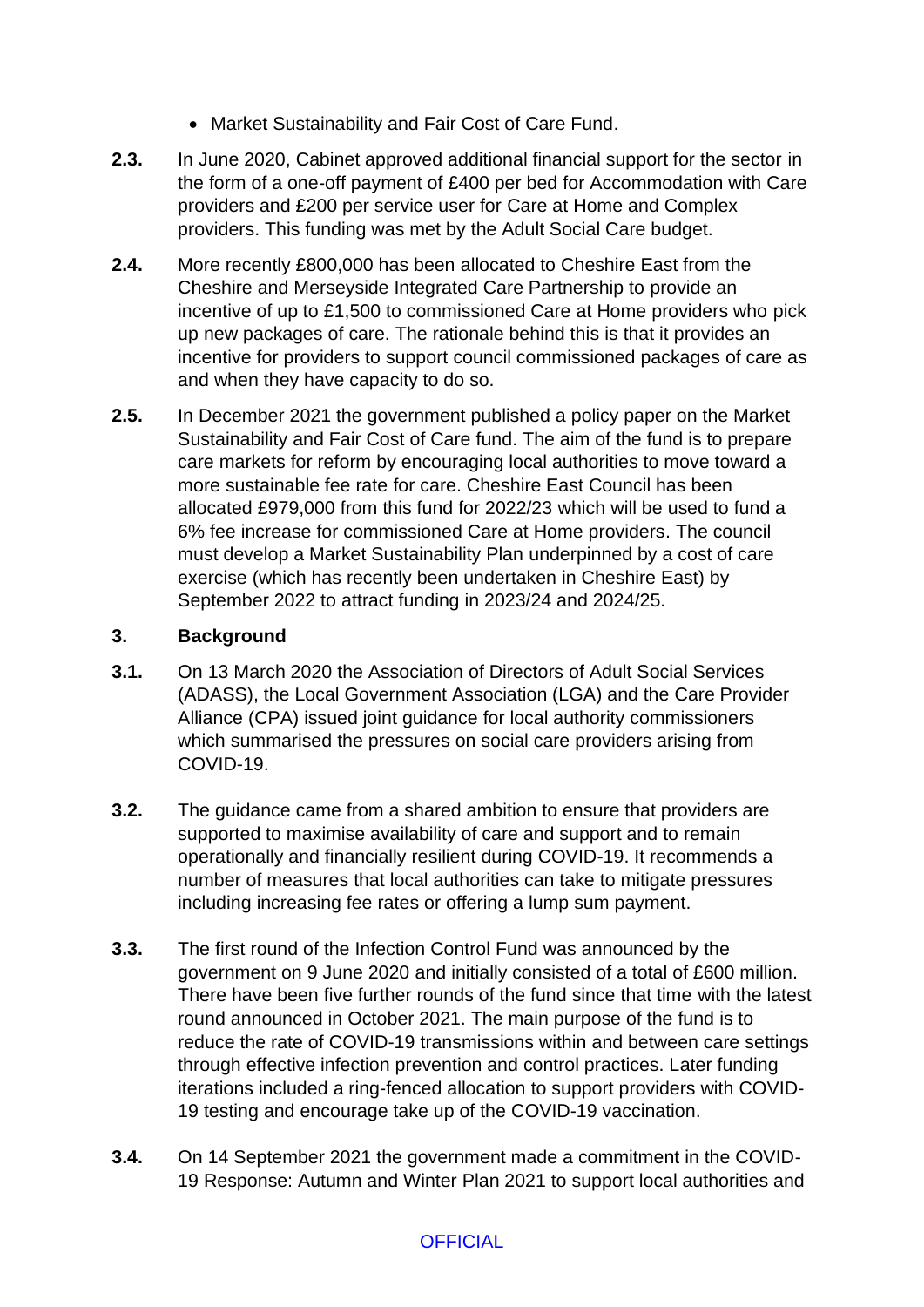social care providers to maintain safe staffing levels over the winter period and to continue working with the care sector to build sufficient workforce capacity across services.

**3.5.** The Adult Social Care Winter Plan published on 3 November 2021 sets out the support the government will be providing to the adult social care sector to meet the challenges it faces over the winter. The plan includes a commitment to providing workforce recruitment and retention funding to support local authorities to recruit and retain sufficient staff over the winter and support growth and sustain the sector.

## **4. Briefing Information**

- **4.1.** The COVID-19 pandemic has presented significant financial, logistical and workforce challenges for care providers including the need for enhanced infection control measures, increased costs of personal protective equipment (PPE), rising insurance premiums, reduced income due to COVID-19 care home outbreaks, residents unwilling to go into a care home, and increased use of agency staff. Increasingly the workforce reports feeling undervalued and exhausted and staff numbers have been depleted due to staff taking up positions in retail and hospitality sectors which are able to offer higher wages and a less demanding workload.
- **4.2.** With the exception of the Market Sustainability Fund which is designed to support local authorities to move towards a more sustainable cost of care, a key feature of the DHSC grant funding is the short timescale in which funds must be spent by care providers or by local authorities (for any funds that are not passported directly to care providers).
- **4.3.** Typically, all funds must be fully spent, not just accounted for, within three months of receipt by the local authority. Any unspent funds must be returned to the department.
- **4.4.** Some funding streams have placed a requirement on the council to passport funds directly to care providers within twenty days of receipt.
- **4.5.** This has created a time pressure to obtain the necessary authority to accept the funds as a Supplementary Revenue Estimate and obtain delegated authority for how the funds will be spent, develop supporting documentation including terms and conditions and financial pro-formas and process payments.
- **4.6.** With the exception of Round 1 of the Workforce Recruitment and Retention Fund which was signed off at full Council in December 2021, the timings for Council meetings would not have given sufficient time to obtain Council approval to accept the funding and so an urgent decision has had to be made to ensure that the care market could benefit from the funding.
- **4.7.** The urgent decision forms are signed off by the Chief Executive in consultation with the s.151 Officer and Monitoring Officer, the Mayor of the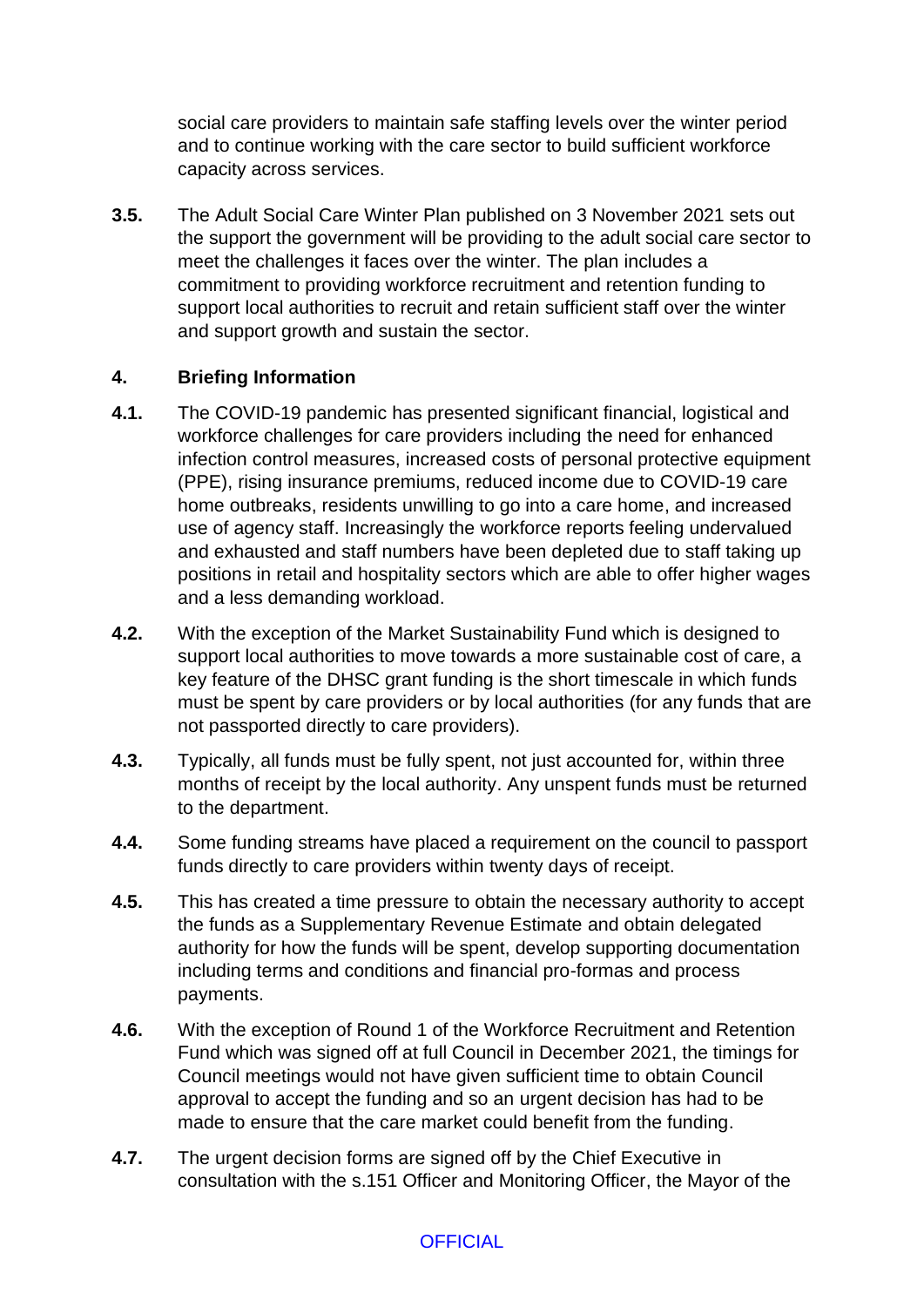Council and Group Leaders. They allow the council to formally approve any supplementary revenue or capital estimate which is necessary in order to accept, administer and distribute any funding from government, or bodies acting on behalf of government, relating to the COVID-19 emergency.

- **4.8.** A suite of documents has been produced in consultation with Legal, Finance and Audit teams to support the passporting of funds to care providers. This includes terms and conditions which align with the funding guidance, a State Aid declaration which must be completed by care providers, and a financial pro-forma which providers must complete and return to show how the funding has been spent which is used to inform funding returns to DHSC.
- **4.9.** Care providers are required to return any unspent funds to the council and the council reserves the right to reclaim any funding which has not been spent in accordance with the terms or conditions of the grant.
- **4.10.** Administration of the funding streams is extremely resource intensive, not only for the council, but also for care providers some of whom have to complete financial pro-formas for several local authorities. As a result a handful of providers have refused some of the funding streams. Where this is the case the allocated funding for the provider is either distributed to other providers or returned to DHSC, depending on when the funds are refused.

#### **5. Implications**

#### **5.1. Legal**

- **5.1.1.** The council has a statutory duty under the Care Act to ensure that there is an effective and sustainable care market in the local area. The funding streams described in this report support this duty.
- **5.1.2.** The use of urgent decisions to accept the funding streams is justified given the short timescales to distribute the funding to care providers imposed by funding guidance.

#### **5.2. Finance**

- **5.2.1.** Since the COVID-19 pandemic began the total government funding allocated to Cheshire East to support the entire Adult Social Care market is £19.14 million. This consists of £15.62 million for infection control, testing, vaccinations and Omicron support and £3.52 million to support workforce capacity, recruitment and retention.
- **5.2.2.** An additional £2.82 million has been provided to the local care market from Adult Social Care and Cheshire Clinical Commissioning Group and £979,000 will be made available from the Market Sustainability Fund for 2022/23.
- **5.2.3.** As these are additional specific one-off grants there are no financial implications or changes required to the council's MTFS.